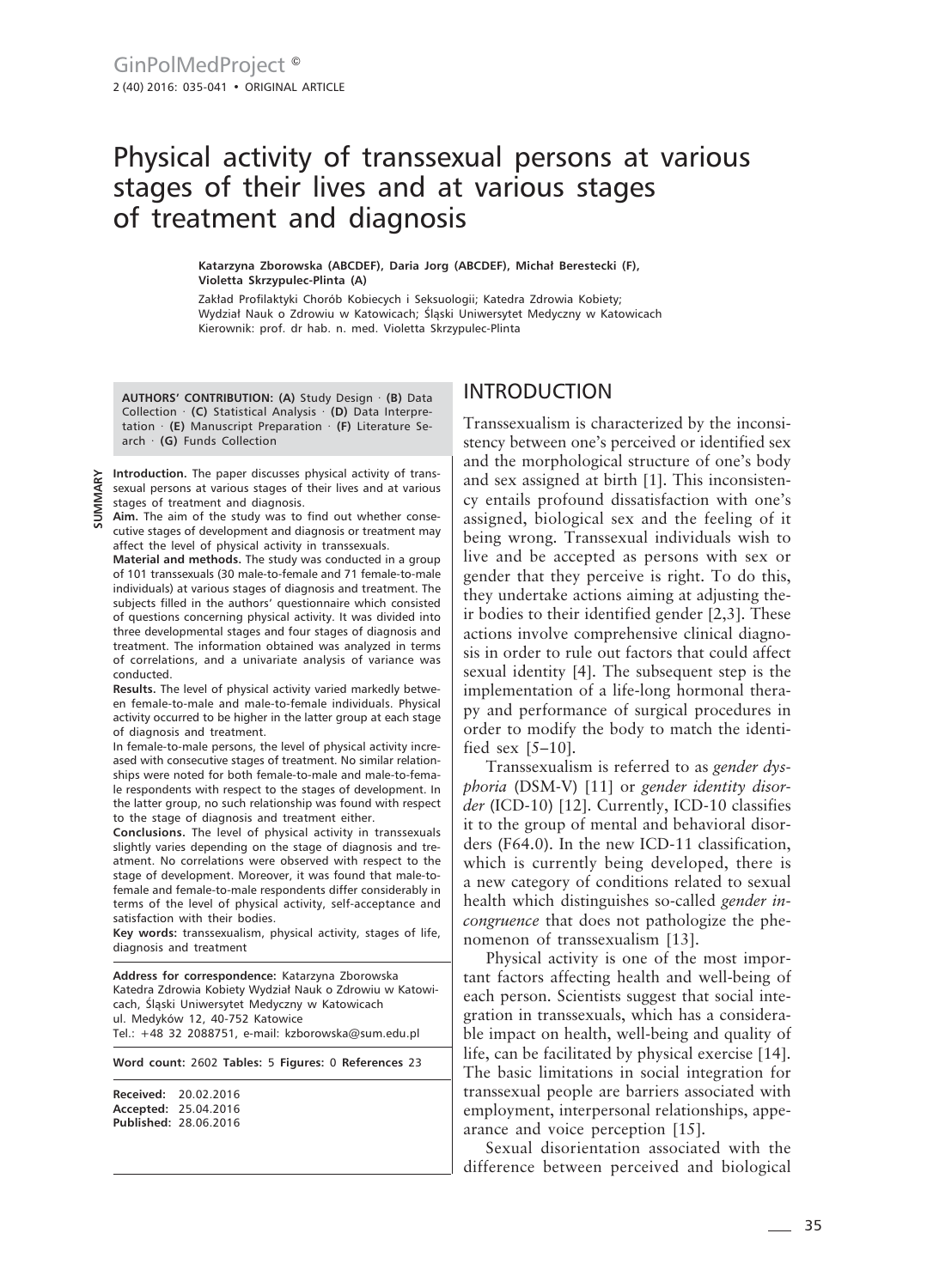gender experienced throughout childhood and adolescence as well as serious decisions taken in adulthood concerning diagnosis and treatment leading to sex reassignment, and psychological challenges related to taking such decisions may have a great impact on the level of physical activity in transsexual individuals [16]. Attention is also paid to different mood of transsexuals observed at different developmental stages. Some transsexuals recount their childhood as a time of freedom and the feeling of naturalness associated with subjectively perceived gender [17]. Other authors indicate that, even in childhood, the difference between the biological and identified sex can be a source of tension, anxiety and disorientation [18]. In adolescence, transsexual individuals undertake the first conscious attempts to identify themselves with the opposite sex by adjusting their physical appearance (body, hairstyle, clothes, etc.). This is associated with a huge psychological load, frequently including fear of the reaction expressed by the family and social environment, anxiety and abuse on the part of peers. The spectrum of psychological consequences of such a situation is broad. In many cases, it results in trauma, feeling of isolation, depression and even suicide attempts [19,20].

In adulthood, transsexuals keep experiencing problems present at earlier developmental stages. However, as adults, they frequently encounter new problems associated with their legal status and documents that they use. Unless legally corrected in documents, physical sex is exposed in various situations in the daily life, such as undertaking work, renting or purchasing a flat, buying a gym membership card or receiving mail. Problems of transsexual persons at various stages of development affect their general well-being and can indirectly influence their motivation to undertake physical activity [21,22]. Transsexual individuals wish to be perceived as persons of the opposite sex. They avoid situations in which the assigned sex could be exposed. Competition in sport is such a situation. So is using the common changing room in a gym. Another factor that differentiates physical activity in transsexual individuals can also be the stage of diagnosis and treatment.

The main field of study on physical activity of transsexual persons is gender classification in professional sport. It encompasses principles regulating admission of professional contestants and the rights of transsexual athletes. However, physical activity is not only professional sport. Recreational, non-professional physical activity

concerns the vast majority of transsexuals. However, studies in this area are very rare [23].

# AIM

The aim of the study was to find out whether consecutive stages of development as well as diagnosis or treatment may affect the level of physical activity in transsexuals.

# MATERIAL AND METHODS

The presented study was correlational. It was conducted with the use of the author-prepared questionnaire. It was distributed on an internet forum devoted to transsexualism and intended for transsexual individuals, available to members only (www.transseksualizm.pl). Such a form of distribution was conducted for several reasons. First of all, transsexual individuals constitute a minority, which makes it considerably difficult to collect an adequately large group. Moreover, transsexuals who live in accordance with their identified gender frequently do not disclose this fact publicly. The survey placed online did not require the respondents to disclose their identity and was anonymous. Filling in the questionnaire was treated as consent to use the results for analyses, of which respondents were informed by means of information stated before the survey began.

The study included 101 transsexuals (30 male-to-female and 71 female-to-male individuals). The most numerous group were subjects aged 18–23 (54.5%), followed by those aged 24–28 (22.8%), and  $> 29$  (22.8%). The sociodemographic data are presented in Table 1.

Apart from the sociodemographic data (gender: female-to-male, male-to-female, age, place of residence, education), the survey also included questions about the diagnosis and treatment as well as surgery which the subjects considered crucial. The proper part of the survey concerned physical activity at various stages of development (part one: childhood, adolescence, adulthood) and at various stages of diagnosis and treatment (part two: before diagnosis and treatment, during diagnosis but before hormone replacement therapy, during hormone replacement therapy but before crucial surgery as well as during hormone replacement therapy and after crucial surgery). In order to characterize physical activity of respondents at various stages of life and at various stages of treatment and diagnosis, the questionnaire was developed in such a way to distinguish conse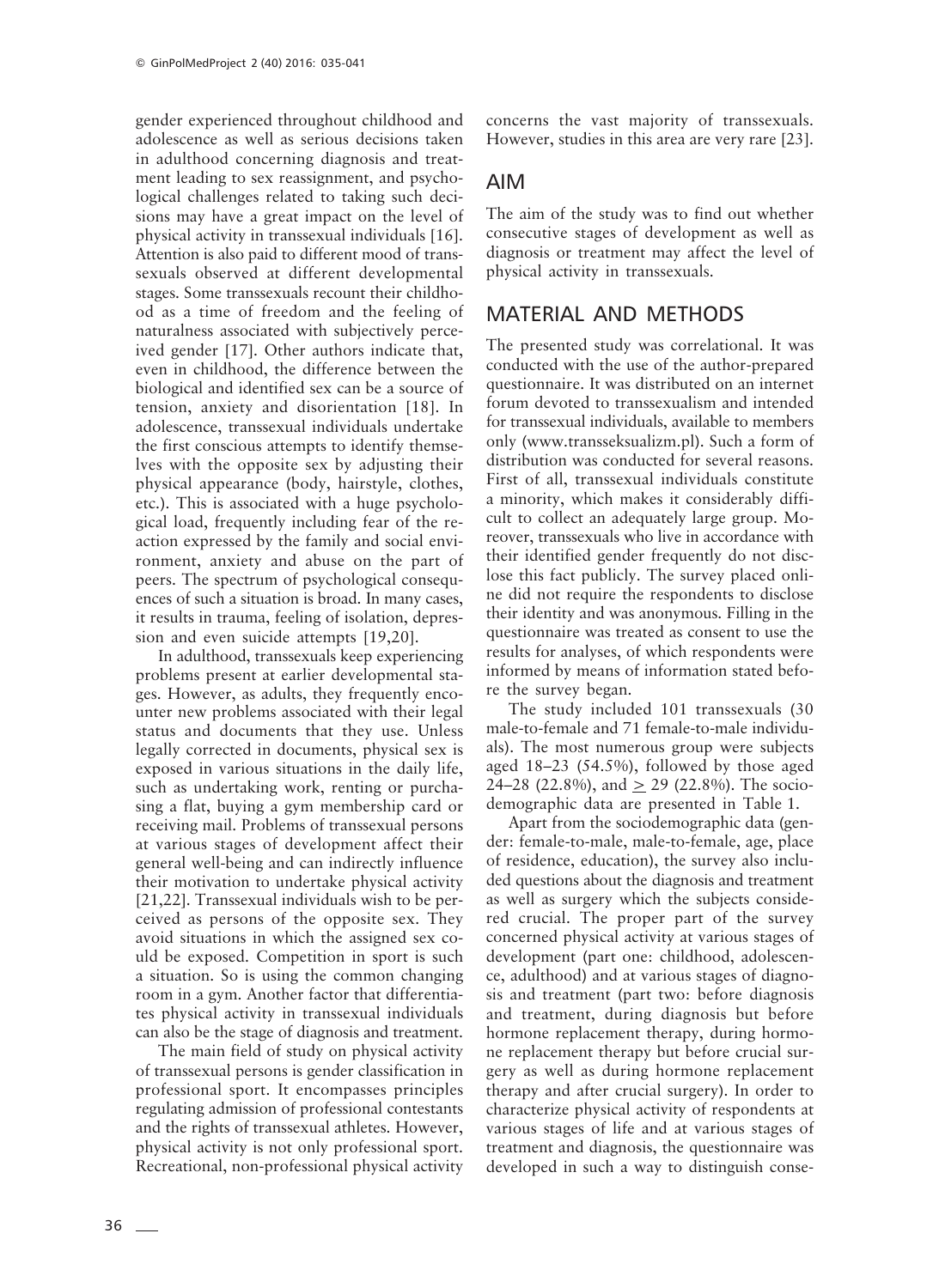cutive stages of life as well as diagnosis and treatment. Respondents answered questions concerning physical activity for individual stages. An answer key was additionally made for all stages to sum up responses and create a variable specifying the level of physical activity at a given stage of life or treatment.

## RESULTS

All respondents stated at which stage of diagnosis and/or treatment they were at the time of the study. This question referred to the second part of the questionnaire; respondents did not answer questions intended for stages that they had not experienced. The groups of respondents answering questions for individual stages were similar in terms of quantity for both female-to-male and male-to-female individuals (from 13.3 to 40% for a given stage, for greater detail see Table 2).

In the male-to-female group, 40% of respondents believed that sex reassignment surgery (SRS; vaginoplasty) was the crucial procedure. Fewer respondents indicated laser hair removal and voice adjustment (16.7% for each response) and facial feminization surgery (13.3%). The fewest male-to-female respondents selected chondrolaryngoplasty and facial feminization surgery as crucial procedures.

As for the female-to-male group, most respondents believe the first of the three procedures, i.e. mastectomy, to be the crucial one (74.6%). Approximately 20% of respondents in this group indicated neophalloplasty as essential and only 5.6% selected panhysterectomy (Tab. 3).

Physical activity was calculated for each respondent in seven stages (3 developmental stages and 4 stages of diagnosis and treatment). In the male-to-female group, the average rates of physical activity for each of the stages of diagnosis and treatment were lower than in the female-to-male group. Physical activity of female-to-male individuals increased with each stage of diagnosis and treatment. This relationship was not observed in the other group. Also, no such relationship is observed in the analysis of physical activity vs developmental stages. In this case, physical activity was not observed to increase or decrease in consecutive developmental stages either in female-to-male or male-tofemale individuals. In male-to-female individuals, physical activity peaks during adolescence  $(\bar{x} = 9.53)$ , and declines in adulthood  $(\bar{x} = 9.53)$ 9.17). As for female-to-male persons, it is the

| Tab. 1. Sociodemographic data |              |                                        | Frequency | $\%$ |
|-------------------------------|--------------|----------------------------------------|-----------|------|
|                               | Sex          | F/M                                    | 71        | 70.3 |
|                               |              | M/F                                    | 30        | 29.7 |
|                               |              | total                                  | 101       | 100  |
|                               | Age          | $18 - 23$                              | 55        | 54.5 |
|                               |              | $24 - 28$                              | 23        | 22.8 |
|                               |              | 29 and more                            | 23        | 22.8 |
|                               | Place        | village (less than 10 thousand people) | 10        | 9.9  |
|                               | of residence | town (10-99 thousand people)           | 37        | 36.6 |
|                               |              | small city (100-300 thousand people)   | 34        | 33.7 |
|                               |              | big city (over 300 thousand people)    | 20        | 19.8 |
|                               | Education    | primary                                | 14        | 13.9 |
|                               |              | vocational                             | 50        | 49.5 |
|                               |              | secondary                              | 6         | 5.9  |
|                               |              | higher                                 | 31        | 30.7 |

| Tab. 2. Group sizes at given stages of treatment |  |  |  |  |  |  |  |  |  |
|--------------------------------------------------|--|--|--|--|--|--|--|--|--|
|--------------------------------------------------|--|--|--|--|--|--|--|--|--|

|                                                                                                                                 |                                               | Total                |                              | M/F               |                          | F/M                  |                               |  |
|---------------------------------------------------------------------------------------------------------------------------------|-----------------------------------------------|----------------------|------------------------------|-------------------|--------------------------|----------------------|-------------------------------|--|
| Stage                                                                                                                           | Abbre-                                        | $N = 101$            |                              | $N = 30$          |                          | $N = 71$             |                               |  |
|                                                                                                                                 | viation                                       | Frequency            | $\%$                         | Frequency         | $\%$                     | Frequency            | $\%$                          |  |
| Before diagnosis and treatment<br>During diagnosis and treatment<br>During hormone replacement therapy<br>After crucial surgery | OPD<br><b>OTD</b><br><b>OTZ</b><br><b>OTO</b> | 19<br>26<br>32<br>24 | 18.8<br>25.7<br>31.7<br>23.8 | 4<br>9<br>12<br>5 | 13.3<br>30<br>40<br>16.7 | 15<br>17<br>20<br>19 | 21.1.<br>23.9<br>28.2<br>26.8 |  |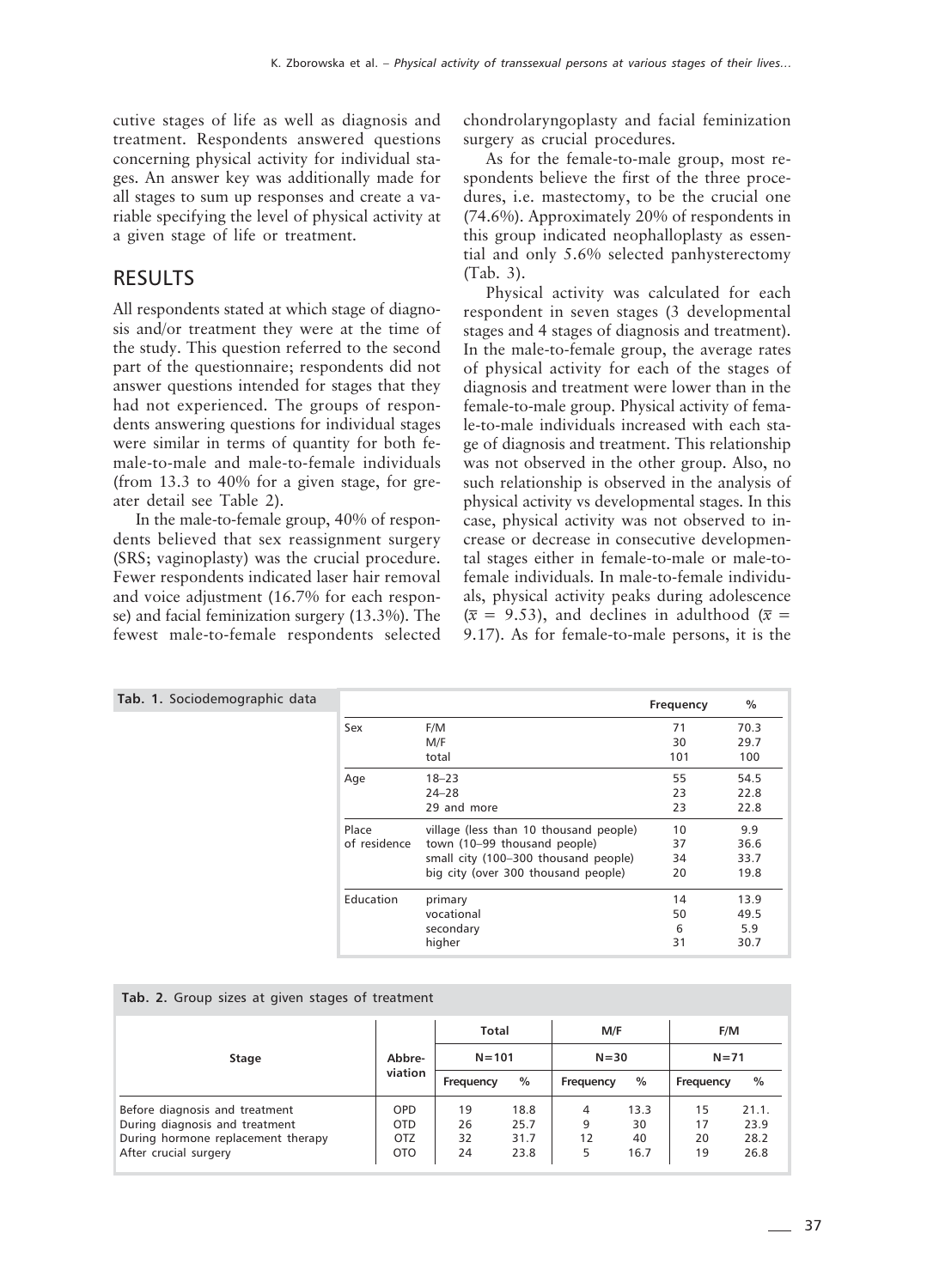lowest during adolescence ( $\bar{x}$  = 10.24) and increases in adulthood ( $\bar{x}$  = 13.06). The results are presented in Table 4.

Few respondents are satisfied with their body shape. Of female-to-male persons at the first and second stages of diagnosis and treatment, only 4.2% declare satisfaction with their bodies. In these individuals at these two stages, satisfaction with their body shape correlated with physical activity (the first stage N=71,  $r=0.329$ ,  $p<0.01$ ; the second stage: N=56,  $r=0.33$ ,  $p<0.05$ ). In the subsequent stages (during hormone replacement therapy before and after crucial procedures), the percentage of female-to-male individuals satisfied with their bodies increased. In the third stage of diagnosis and treatment, 15.5% of respondents declared satisfaction with their body shape (the result correlates with physical activity in this period N=39,  $r=0.51$ ,  $p<0.01$ ). After the conclusion of treatment the percentage of satisfied persons increased to 21.1% and did not correlate with physical activity for this stage. As for the male-to-female group, 16.7% of respondents declared satisfaction with their body shape before diagnosis. In the second stage, this value declined to 10%. These results are not correlated with physical activity undertaken in these periods. Satisfaction with one's body increased to 30% in the next stage of treatment. This result correlates with physical activity  $(N=17, r=0.51, p<0.05)$ .

In the group of male-to-female respondents, self-acceptance increased at the second and third stages of treatment (these results correlated with physical activity at these stages in a significant way) and then declined in individuals after crucial surgeries. As for female-to-male individuals, the rate of self-acceptance also increased at the second and third stages but remained the same for persons after crucial surgeries and during hormone replacement therapy.

The rate of female-to-male respondents declaring peer-acceptance was higher in each of the investigated periods compared to male-tofemale individuals. In childhood, 59.2% of female-to-male persons and 36.7% of male-tofemale individuals felt accepted by their peers. In adolescence, this rate declined in both groups (male-to-female: 13.3% and female-tomale: 28.2%), and then increased in adulthood, remaining higher for female-to-male persons (63.4% vs 43.3%). Moreover, the relationship between physical activity and peer-acceptance at different stages of development was also analyzed. In both male-to-female and female-to-male individuals, the perceived peer acceptance positively correlated with physical activi-

| <b>Tab. 3.</b> Crucial surgery in the male- | Sex      | Procedure                         | Frequency | $\frac{0}{0}$ |
|---------------------------------------------|----------|-----------------------------------|-----------|---------------|
| to-female and female-to-male group          | M/F      | Chondrolaryngoplasty              |           | 6.7           |
|                                             | $N = 30$ | Laser hair removal                |           | 16.7          |
|                                             |          | SRS (vaginoplasty)                | 12        | 40            |
|                                             |          | Facial feminization surgery       | 4         | 13.3          |
|                                             |          | Breast surgery                    |           | 6.7           |
|                                             |          | Voice adjustment                  |           | 16.7          |
|                                             | F/M      | First surgery - mastectomy        | 53        | 74.6          |
|                                             | $N = 71$ | Second surgery - panhysterectomy  | 4         | 5.6           |
|                                             |          | Third surgery $-$ neophalloplasty | 14        | 19.7          |

|  |  |  |  |  | Tab. 4. Physical activity at various developmental stages and stages of diagnosis and treatment |  |  |  |  |  |  |  |
|--|--|--|--|--|-------------------------------------------------------------------------------------------------|--|--|--|--|--|--|--|
|--|--|--|--|--|-------------------------------------------------------------------------------------------------|--|--|--|--|--|--|--|

| Stage       |     | Total     |           |                         | M/F       |           |    | F/M       |           |
|-------------|-----|-----------|-----------|-------------------------|-----------|-----------|----|-----------|-----------|
|             | N   | $\bar{x}$ | <b>SD</b> | N                       | $\bar{x}$ | <b>SD</b> | N  | $\bar{x}$ | <b>SD</b> |
|             |     |           |           | Diagnosis and treatment |           |           |    |           |           |
| <b>OPD</b>  | 101 | 3.9       | 2.41      | 30                      | 3.77      | 2.5       | 71 | 3.96      | 2.39      |
| <b>OTD</b>  | 82  | 4.09      | 2.46      | 26                      | 3.46      | 1.9       | 56 | 4.38      | 2.64      |
| <b>OTZ</b>  | 56  | 5.57      | 2.48      | 17                      | 5.41      | 2.24      | 39 | 5.64      | 2.6       |
| <b>OTO</b>  | 24  | 6.79      | 2.36      | 5                       | 5         | 2.12      | 19 | 7.26      | 2.23      |
|             |     |           |           | Developmental stage     |           |           |    |           |           |
| Childhood   | 101 | 10.86     | 4.94      | 30                      | 8.67      | 4.87      | 71 | 11.79     | 4.7       |
| Adolescence | 101 | 10.03     | 4.22      | 30                      | 9.53      | 3.94      | 71 | 10.24     | 4.34      |
| Adulthood   | 74  | 11.8      | 4.8       | 24                      | 9.17      | 4.5       | 50 | 13.06     | 4.46      |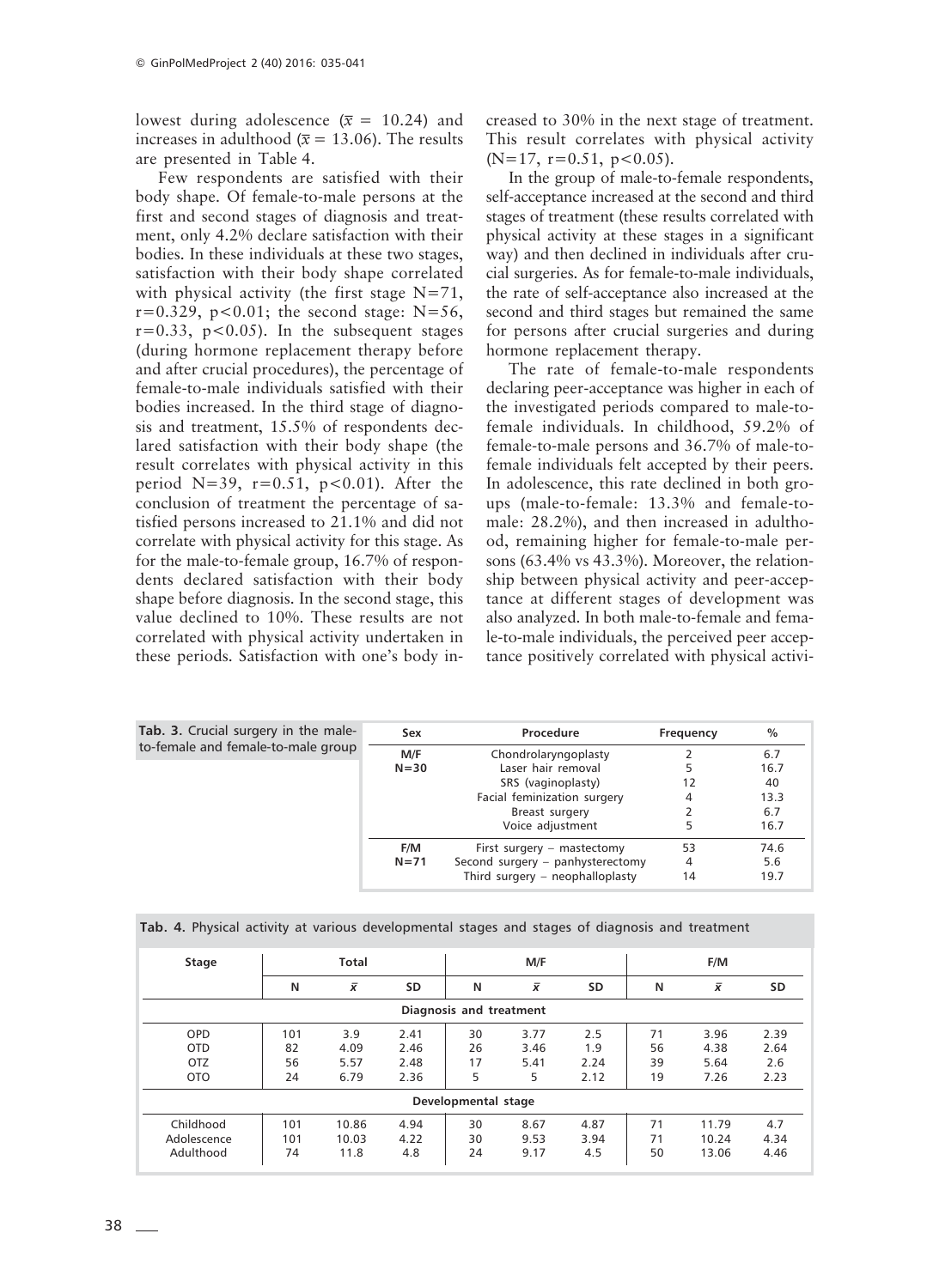ty undertaken at a given stage (male-to-female: N=30,  $r=0.43$ ,  $p<0.01$ ; female-to-male:  $N=71$ ,  $r=0.75$ ,  $p<0.01$ ). In adolescence, average physical activity increased in the male-tofemale group and was also significantly correlated with physical activity in this period  $(N=20, r=0.43, p<0.05)$ . As for female-tomale individuals at the same developmental stage, physical activity declined compared with the previous stage, but it was not found to be correlated with peer-acceptance in this period. The activity of female-to-male persons increased in adulthood. This result showed moderate but statistically significant correlation with peeracceptance in this period  $(N=50, r=0.34,$ p<0.05). No such correlations were observed for physical activity of female-to-male individuals, which decreased in adulthood compared with the level observed at the previous stage (Tab. 5). The analysis of variance did not demonstrate the diversification of the level of physical activity depending on developmental stages. Moreover, no such diversification was observed for four stages of diagnosis and treatment. However, attention must be paid to a very small sample in the group of respondents answering questions for the fourth stage of treatment, i.e. persons after crucial surgeries and during hormone replacement therapy (N=24). Therefore, the analysis of variance was also conducted with respect to three stages of diagnosis and treatment. It revealed the significant main effect  $F(2.48) = 9.73$ ;  $p < 0.01$ ;  $\eta^2$ =0.166. This means that in 16.6% of variance, physical exercise is explained by the stage of treatment when three stages undergo analysis. The post hoc analysis revealed that physical activity is the highest at the third stage of treatment ( $M=5.16$ ; SD= 0.33), whereas physical activity at the second stage of treatment is significantly lower  $(M=3.78; SD=0.34);$ p<0.05 for both cases.

#### **DISCUSSION**

The analyses revealed that physical activity of male-to-female individuals is higher than female-to-male persons at each stage of diagnosis and treatment. In the latter group, the level of physical activity increases with the transition to consecutive stages of treatment. This can be associated with the will to adjust the body shape to the identified sex, which becomes more and more prominent with each treatment or procedure. No similar relationships were noted for both female-to-male and male-to-female respondents with respect to the stages of development. Moreover, in the latter group, no such relationship was found with respect to the stage of diagnosis and treatment either.

Few transsexual respondents declared satisfaction with their bodies. Of female-to-male

**Tab. 5.** Correlations between physical activity in individual developmental stages with perceived peer-acceptance

|                                          |                             |                     |                     | Adulthood           |  |
|------------------------------------------|-----------------------------|---------------------|---------------------|---------------------|--|
|                                          | N                           | 30                  | 30                  | 24                  |  |
| Physical activity                        | max<br>$\overline{x}$<br>SD | 16<br>8,67<br>4,873 | 20<br>9,53<br>3,94  | 18<br>9,17<br>4,5   |  |
| Perceived<br>peer-acceptance             | $\frac{0}{0}$               | 36,7                | 13,3                | 43,3                |  |
| Physical activity<br>and peer-acceptance | Pearson's r                 | $0.43**$            | $0.43*$             | 0,28                |  |
|                                          | N                           | 71                  | 71                  | 50                  |  |
| Physical activity                        | max<br>$\overline{x}$<br>SD | 16<br>11,79<br>4,7  | 20<br>10,24<br>4,34 | 18<br>13,06<br>4,46 |  |
| Perceived<br>peer-acceptance             | $\frac{0}{0}$               | 59,2                | 28,2                | 63,4                |  |
| Physical activity<br>and peer-acceptance | Pearson's r                 | $0.75***$           | 0,18                | $0,34*$             |  |
|                                          | *p<0,05; **p<0,01           |                     |                     |                     |  |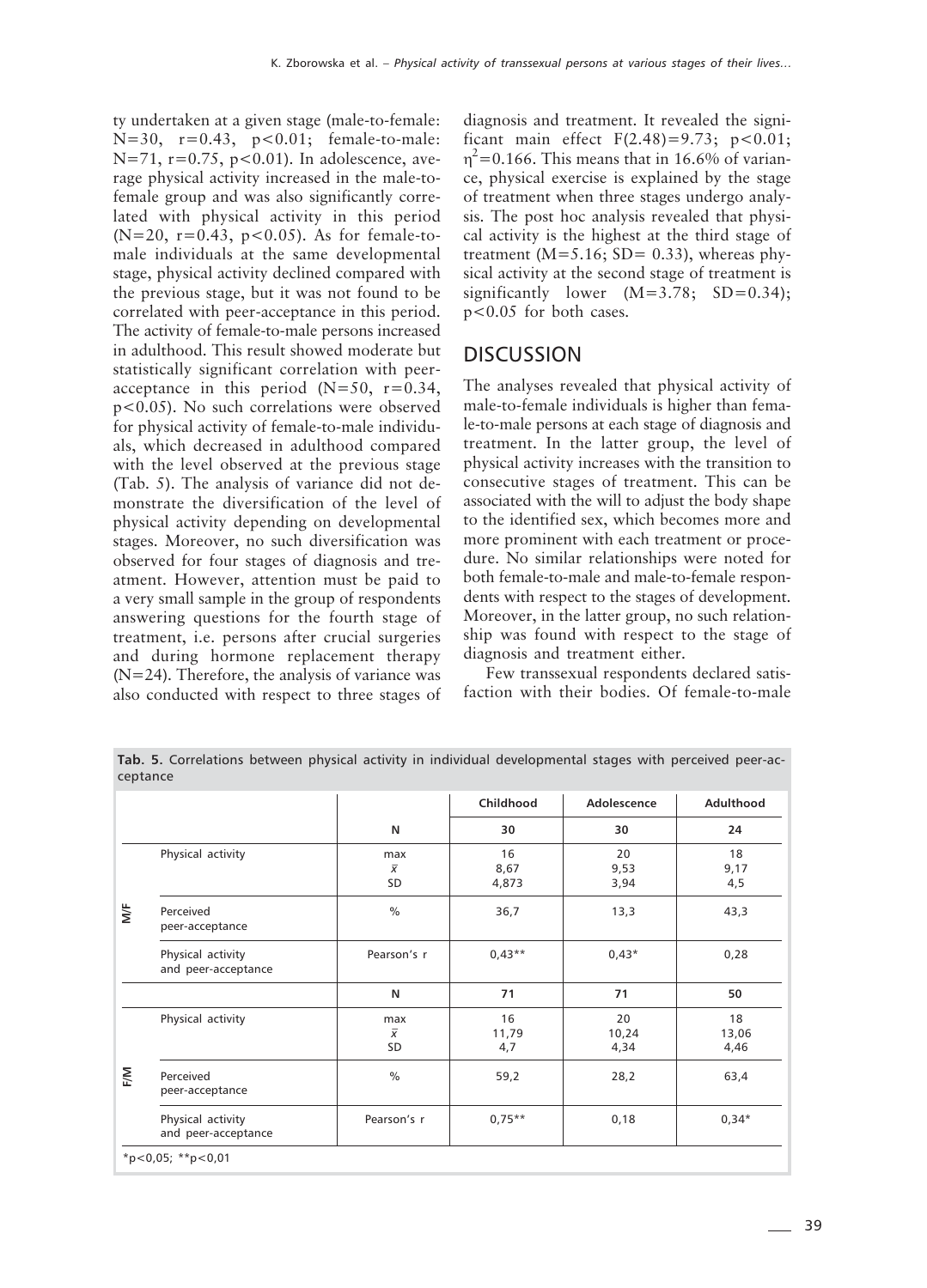respondents, the rate of satisfaction increased with each stage of diagnosis and treatment, with the ultimate value of 21.1%. At the first, second and third stages of diagnosis and treatment, declared satisfaction (or the lack of satisfaction) positively correlated with physical activity. In other words, the higher the physical activity at a given stage of diagnosis and treatment, the higher the satisfaction with one's body. No such correlations were observed for female-to-male individuals at the final stage of treatment (after crucial surgeries). This means that satisfaction with one's body at this stage may depend on other factors, such as the result of procedures and adjustment of the body to the identified sex. Physical activity at all stages of diagnosis and treatment before crucial surgeries can serve as a substitute of essential medical procedures. After such procedures have been performed, however, physical activity ceases to be the major factor of satisfaction with one's body to the benefit of the surgical outcome. In female-to-male individuals, the rate of persons declaring self-acceptance is lower than in male-to-female persons at all stages of diagnosis and treatment except for the last stage. However, a significant correlation with physical activity was observed only at the stage prior to diagnosis and treatment  $(N=71, r=0.37, p<0.01)$ . At consecutive stages of diagnosis and treatment, the percentage of self-accepting female-to-male individuals exceeded the rate of persons satisfied with their bodies. This means that satisfaction with one's appearance is not a necessary condition for overall self-acceptance. Only after crucial surgeries was the rate of individuals satisfied with their body equal to the rate of persons declaring general self-acceptance.

Among male-to-female individuals, the percentage of patients satisfied with their bodies was higher than among female-to-male persons at all stages of diagnosis and treatment except for the stage after crucial surgeries. However, satisfaction does not change with the transition to the next stage of treatment. The highest percentage of respondents (30%) declare satisfaction with their body shape during hormone replacement therapy before crucial surgeries. After surgeries, this rate declines to 13.3% in male-to-female respondents. It must be noted, however, that this result cannot be a reliable indicator due to a very small sample size at this final stage  $(n=5)$ . The percentage of respondents declaring self-acceptance increased from the first to third stage of treatment and surpassed the rate of persons satisfied with their bodies at the second and third stages.

As for the developmental stages, female-tomale individuals experience greater peer-acceptance than male-to-female persons at each of the analyzed stages. In both groups, this rate decreases in adolescence and then rises again in adulthood.

# **CONCLUSIONS**

- 1. Physical activity of male-to-female individuals is higher than that in female-to-male persons at each stage of diagnosis and treatment.
- 2. In less physically active female-to-male persons, correlations were found between physical activity and declared satisfaction with one's body.
- 3. In the male-to-female group, a significant correlation between satisfaction with one's body and physical activity was noted only at the third stage of treatment.
- 4. The rate of female-to-male respondents declaring peer-acceptance was higher in each of the investigated periods compared to male-to-female individuals.
- 5. The level of physical activity in transsexuals slightly varies depending on the stage of diagnosis and treatment. No diversity was observed with respect to the developmental stages.
- 1. **American Psychiatric Association**. Diagnostic and statistical manual of mental disorders, DSM-IV-TR, 5th edition, text revision. Washington, DC: *American Psychiatric Association* 2013.

**REFERENCES**

펹

**REFERENC** 

- 2. **Antoszewski B, Bratoś R, Sitek A, Fijałkowski M**. Longterm results of breast reduction in female-to-male transsexuals. *Pol Przegl Chir* 2012;84(3):248-259.
- 3. **Meriggiola MC, Berra M.** Safety of hormonal treatment in transgenders. *Endocrinol Diabetes Obes* 2013;20:565- 569.
- 4. **Lee PA, Houk CP**. Evaluation and management of children and adolescents with gender identification and transgender disorders. *Curr Opin Pediatr* 2013;25:521-527.
- 5. **Wierckx K, Mueller S, Weyers S et al.** Long-Term Evaluation of Cross-Sex Hormone Treatment in Transsexual Persons. *J Sex Med* 2012;9:2641-2651.
- 6. **Perrone AM, Cerpolini S, Salfi NCM et al.** Effect of Long-Term Testosterone Administration on the Endometrium of Female-to-Male (FtM) Transsexuals. *J Sex Med* 2009; 6:3193-3200.
- 7. **de Vries AL, Steensma TD, Doreleijers TA, Cohen-Kettenis PT.** Puberty Suppression in Adolescents With Gender Identity Disorder: A Prospective Follo-Up Study. *J Sex Med* 2011;8:2276-2283.
- 8. **Gardner IH, Safer JD.** Progress on the road to better medical care for transgender patients. *Curr Opin Endocrinol Diabetes Obes* 2013;20:533-558.